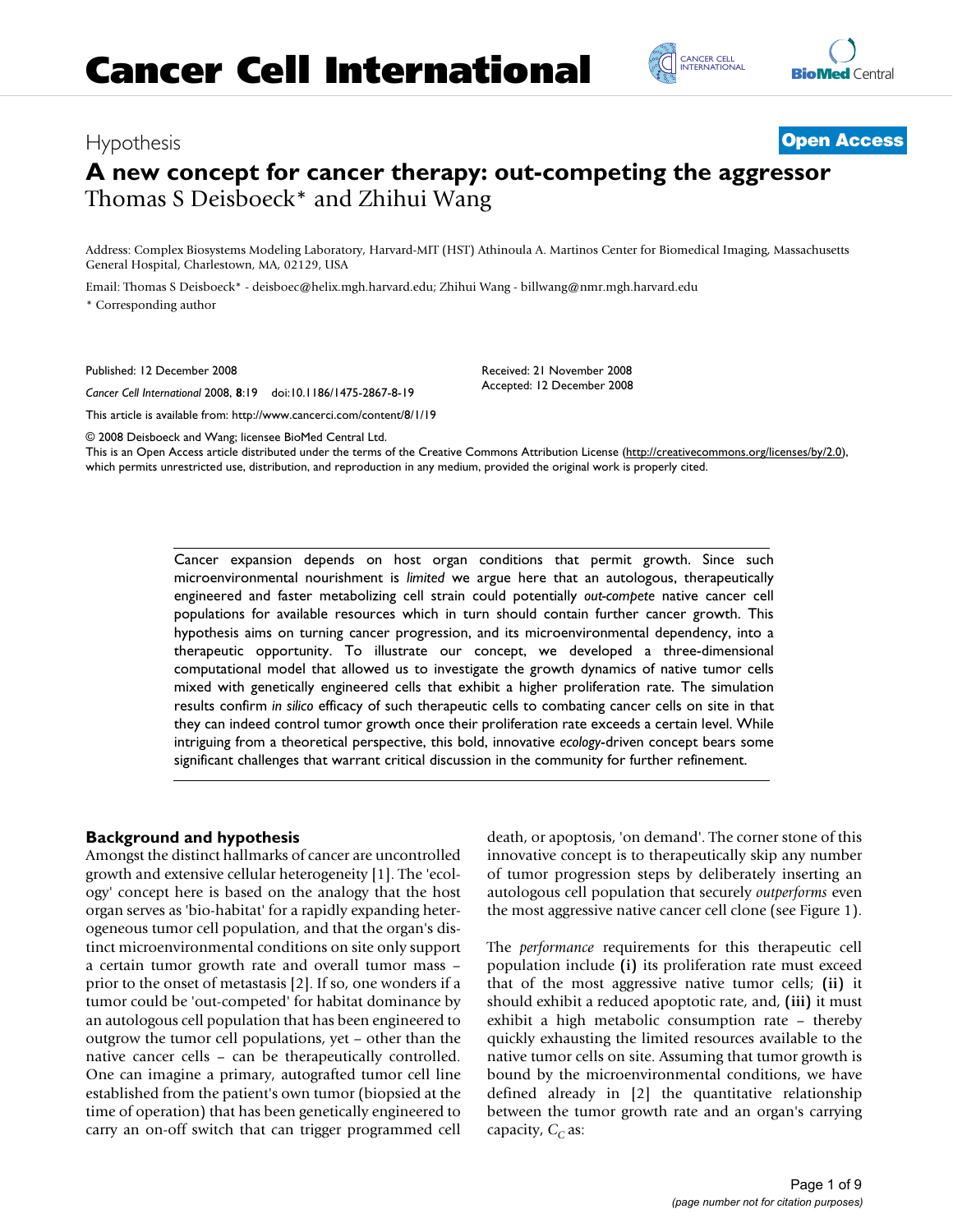

### The time series schematic tumor cell population (patte **Figure 1** depicts the growth of the rning represents inhomogene *red*, therapeutically engineered (tumor ity of the cell population) ) cell clone within a native (*grey*)

The time series schematic depicts the growth of the *red*, therapeutically engineered (tumor) cell clone within a native (*grey*) tumor cell population (patterning represents inhomogeneity of the cell population). Once the altered clone dominates the tumor population on site, it could be selectively therapeutically targeted.

$$
\frac{\Delta V_{Tum}}{\Delta t} \le \frac{\Delta C_C}{\Delta t} \tag{1}
$$

Understanding that  $V_{Tum}$  represents the composite volume of multiple native clones, with distinct proliferative phenotype, and arguing that the therapeutic cell population,  $P_T$ , must outgrow the native tumor, we revise **Eq.** (1) to:

$$
\left(\frac{\Delta V_{PT}}{\Delta t} \gg \sum \left( \frac{\Delta V_{Clone_1}}{\Delta t} + \frac{\Delta V_{Clone_2}}{\Delta t} + \dots \frac{\Delta V_{Clone_n}}{\Delta t} \right) \right) \le \frac{\Delta C_C}{\Delta t}
$$
\n(2)

From Eq. (2) follows first that our competition concept should hold primarily at tumor growth stages *prior* to reaching *C<sub>C</sub>*, ahead of the onset of metastasis. However, within that limit one can argue for some flexibility, precisely due to the impact of the tumor. That is, as detailed in  $[2]$ ,  $C_C$  is defined as the ratio of an organ's composite volume infrastructure and the physiological functionality it has to provide. Both, a tumor-induced improvement in growth permission or nourishment (e.g., through angiogenesis or cooperative paracrine secretion of growth factors) as well as any cancer growth related (e.g., proteolytic) reduction of tissue functionality would yield an increase in *C<sub>C</sub>*. The following section describes the *in silico* model developed to test our hypothesis on inducing 'therapeutic competition'.

### **Methods**

To investigate the effects of engineered cells on the growth of native tumor cells, we present here a three-dimensional (3D) agent-based model that simulates the growth dynamics of both types of cells in parallel. An agent-based model can exhibit aggregated complex behavior patterns upon interactions among agents, and between agents and their environments [3]. Specifically, in modeling cancer systems, an agent often represents an individual cell [\[4-](#page-7-0)8]. For now, native tumor cells and engineered cells have the same metabolic and apoptotic rates (an assumption that will be relaxed in future works), but have distinctively *different* proliferation rates. In our model here, each cell is capable of gaining a certain number of 'proliferation' credits (PCs) at every point in time. If accumulated PCs in a given cell exceed a set threshold, the cell is eligible to proceed with proliferation. This proliferation threshold is pre-defined and (for now, reflecting ubiquitous metabolic house keeping in the same cell lineage) equal for both cell types (an assumption that, again, can easily be relaxed later on). In our model, this proliferation threshold is currently set to 100; however, when a cell has collected (at least) 100 PCs, it does not necessarily mean that the cell will immediately start proliferating; rather, it will have to meet some other microenvironmental conditions (see below). Native tumor cells and engineered cells gain distinct amounts of PCs at every time step, reflecting different proliferative capabilities (rates) of the two different cell types. We denote  $PC_{TC}$  for the PCs for a native tumor cell, and  $PC_{EC}$  for an engineered cell. In accordance with our concept (see also Eq. (2)), PC<sub>EC</sub> should always be higher than PC<sub>TC</sub>. Finally, we purposely set the range of PC<sub>TC</sub> to 1~33 such that we will have enough bandwidth left (i.e., 34~99; the maximum proliferation rate going to be tested is 99, because the threshold for proliferation has been set to 100) for  $PC_{EC}$  in examining the dynamics of how engineered cells combat native tumor cells.

### *Tumor growth environment*

The tumor's 3D virtual microenvironment is represented by a discrete cube of  $100 \times 100 \times 100$  grid points. Initially, 50 native tumor cells are randomly seeded in a smaller cube ( $5 \times 5 \times 5$  grid points) that is located at the center of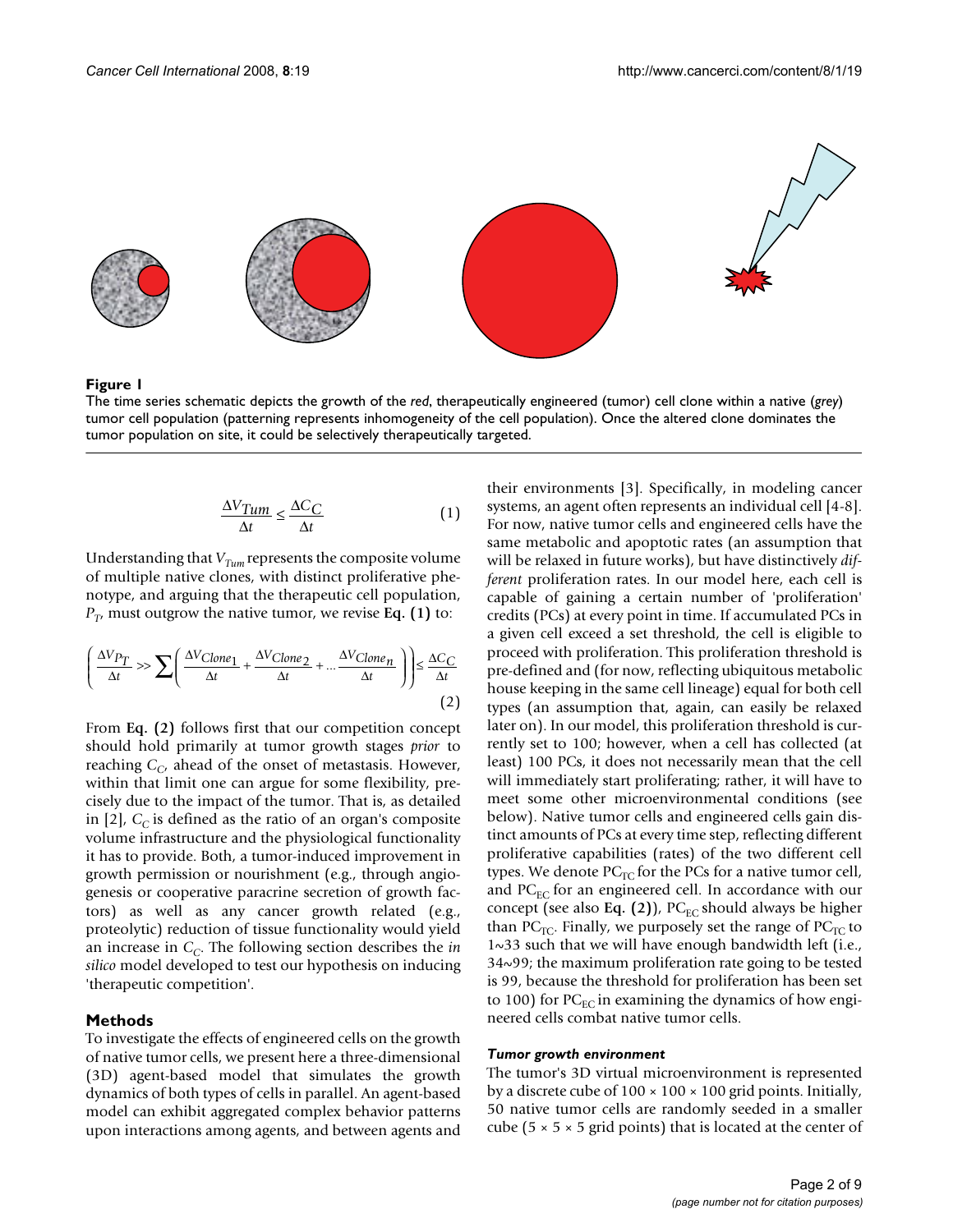the larger, microenvironmental cube. The initial number of engineered cells implanted is 10, randomly distributed in a cube consisting of  $3 \times 3 \times 3$  grid points. The position of this 'therapeutic' cube can be any of the 8 vertices of the cube for native tumor cells. A certain amount of nourishment, represented by glucose, is uniformly distributed in the 3D environment and will be consumed by each viable cell. Figure 2(a) summarizes the setup of the 3D environment.

### *Cellular phenotype*

Three cell phenotypes are currently considered: proliferation, quiescence, and apoptosis or death, each for both cell types. Figure 2(b) schematically illustrates our algorithm on determining phenotypic changes. In brief, a cell will die if its nourishing, on-site glucose concentration drops below a pre-defined threshold. The threshold value and glucose consumption rate of a live cell are obtained from an *in vitro* study on mammary carcinoma cell spheroid growth [9], and have been rescaled to fit our model (for more details, please see our previous works [7,10]). A cell starts to proliferate if 1) its PCs exceed the proliferation threshold, as described above, and if 2) the onsite glucose concentration is sufficient, i.e. meets the requirement of keeping a cell alive. The cell then starts to search for an appropriate location for its offspring to reside in (candidate locations are the six grid points surrounding the cell). In our model, the most appropriate location is the one with the highest glucose concentration; if there is more than one location meeting this condition, the cell will randomly choose one. When a cell cannot find an empty location (i.e., a vacant grid point) to proliferate into, it will remain quiescent and continue to search for an empty location at the next time step. For simplicity, all initial native tumor cells and engineered cells start with a quiescent state.

### *Tumor growth law*

Tumor growth has been described by using a range of kinetics including for instance the Gompertz law and, more recently, the so called 'universal' law [11-14] which is based on underlying metabolic concepts and thus used in here. That is, within the range of  $1 \sim 33$ , we attempt to test and find the most appropriate  $PC_{TC}$ , i.e., the  $PC_{TC}$ which best fits the universal tumor growth law. As reported in [11], the relative amount of energy devoted to tumor growth can be related to the proportion Δ*N/N* of the cells contributing to the growth,

$$
\frac{\Delta N}{N} \approx e^{-\tau} \tag{3}
$$

where *N* is the total tumor cell number and Δ*N* is the difference between the rates of generated to dead tumor cells at one time step;  $\tau$  represents the rescaled dimensionless

time and can be calculated by using the following equation [12]:

$$
\tau = 0.25 a M^{-0.25} t - \ln(1 - \left(\frac{m_0}{M}\right)^{0.25})
$$
 (4)

where  $m_0$  is the tumor mass at origin (t = 0), *M* is the final mass, and *a* is a parameter relating to a tumor's characteristics, such as its ability to metastasize or invade. According to the model's setup, a total of 50 native tumor cells are initially placed in the center of the cube. A simulation run elapses for 100 time steps, and each simulation run generates a time-series data of (Δ*N/N*). As a result, there will be a total of 33 sets of such time-series data being generated, corresponding to 33 possible  $PC_{TC}$ .

We selected three sets of tumor growth parameters (i.e., with different *a*,  $m_0$ , and *M* in Eq. (4); see Table 1), representing *in vitro*, *in vivo*, and clinical tumor data, respectively. Three sets of time-series data of *e*<sup>τ</sup> will then be generated (see **Eq. (4)**). To seek the most appropriate PC<sub>TC</sub> for each of the three sets of  $e^{\tau}$  obtained using the universal law, we calculate correlation coefficients between **(1)** the 33 sets of time-series data from our simulation results (Δ*N/N*), and **(2)** the time-series data of *e*<sup>τ</sup> . This analytical process results in a number of 33 correlation coefficients for each of the three time-series data (i.e., *e*<sup>τ</sup> for *in vitro*, *in vivo*, and clinical tumor data, respectively). Statistically, a correlation coefficient is used for measuring the degree of closeness of two variables; hence, the correlation coefficient here is a measure of how well the simulated tumor growth data (Δ*N/N*) fit with the three types of real biomedical data: the higher the correlation coefficient, the stronger is the (positive) relationship between the two data sets compared.

### **Results**

The model was developed in C/C++ and is based in part on our previously presented agent-based modeling platforms [10,15].

First, the most appropriate proliferation rate for tumor cells,  $PC_{TC}$  was determined using the model. Figure 3 shows correlation coefficients between the tumor growth data generated by our simulations and by the universal law, for **(a)** *in vitro*, **(b)** *in vivo*, and **(c)** clinical data, respectively. In all three panels, the correlation coefficient values peaked at numbers: 30~33. This means that when PC<sub>TC</sub> lays within 30~33, i.e., when a tumor cell receives 30~33 PCs at each time point, the simulated tumor growth follows the universal law the closest; hence, we chose to set  $PC_{TC}$  = 30 for the subsequent simulations in which both types of cells were taken into account. We performed simulations, all with  $PC_{TC} = 30$ , to investigate effects of different values of  $PC_{EC}$  within a range of 34~99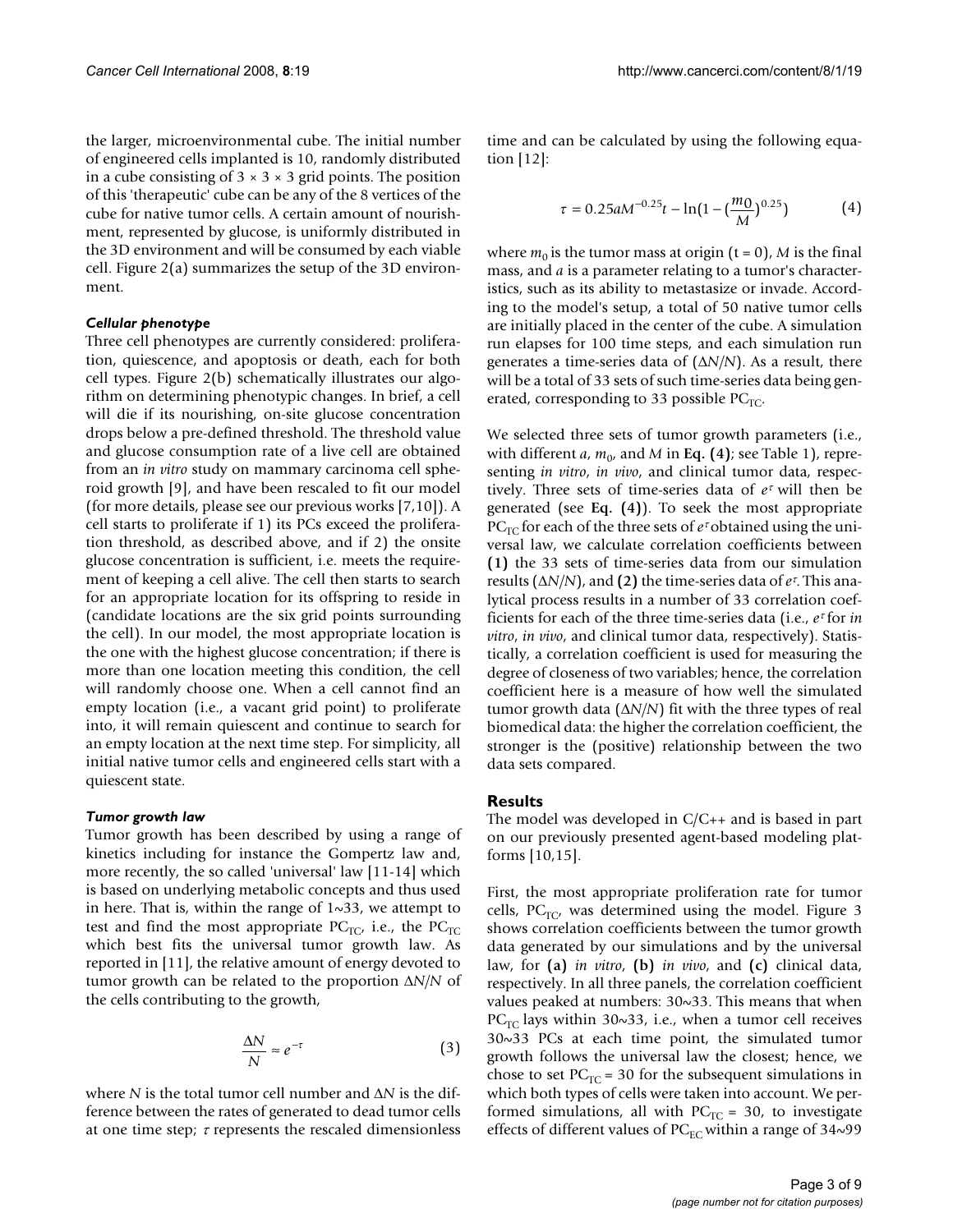

**(a) Figure 2** Three-dimensional tumor growth environment with 100  $\sigma$  100  $\sigma$  100  $\sigma$  100  $\sigma$  100  $\sigma$ **(a)** Three-dimensional tumor growth environment with 100 × 100 × 100 grid points. Native tumor cells and engineered cells are randomly distributed in different cubes, indicated by *gray* and *red*, respectively. **(b)** Cell phenotypic decision algorithm. *G*  represents glucose and *PC* represents proliferation credit; *GThreshold* and *PCThreshold* denote the threshold for glucose and proliferation rate, respectively.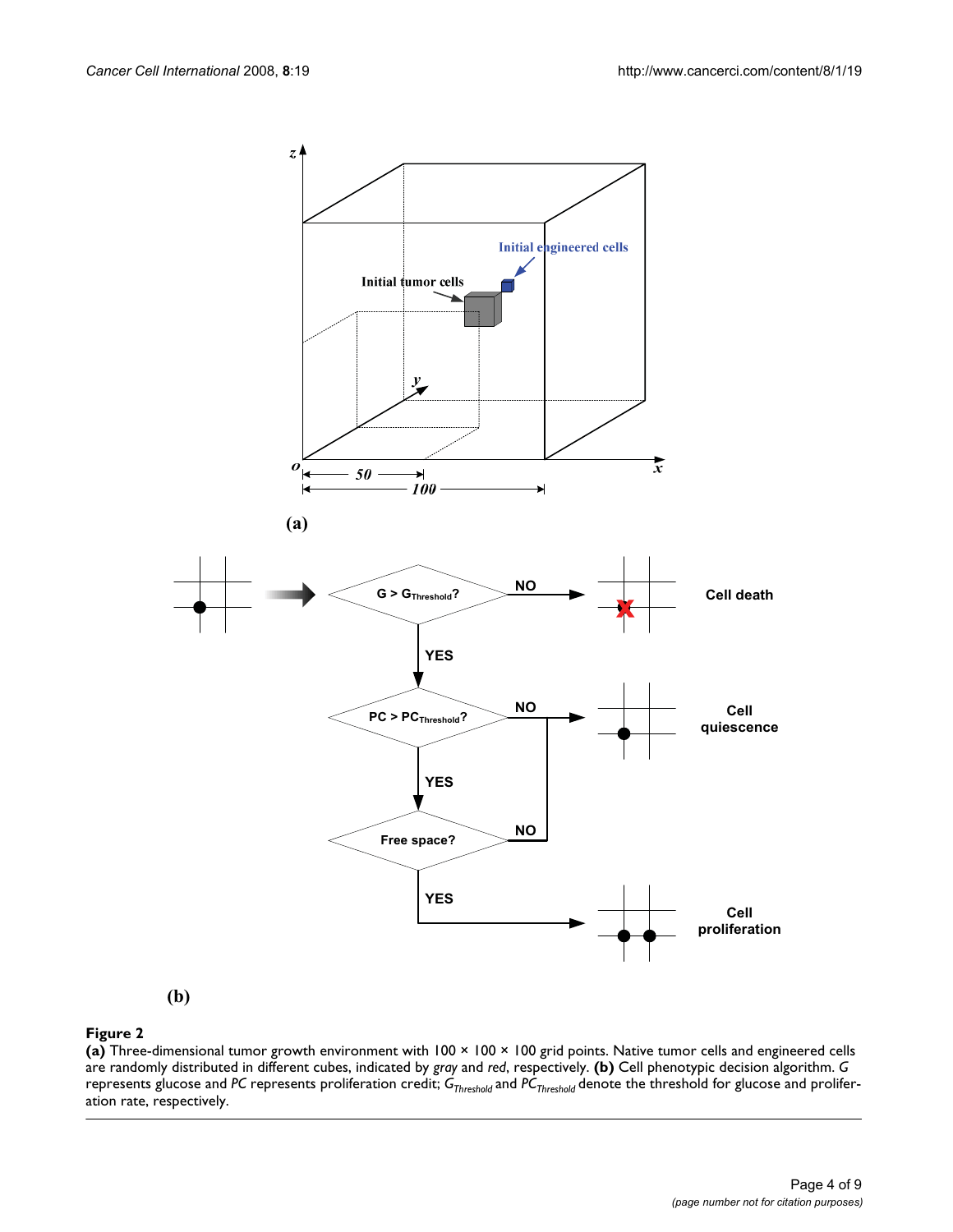|                                 | Tumor                                                              | $m_0(g)$     | M(g) | a (g <sup>0.25</sup> /day) | <b>Reference</b>     |
|---------------------------------|--------------------------------------------------------------------|--------------|------|----------------------------|----------------------|
| in vitro<br>in vivo<br>clinical | Human Glioblastoma<br>Murine adenocarcinoma<br>Human breast cancer | 0.025<br>0.2 | 646  | 0.075<br>0.37<br>0.81      | [25]<br>[26]<br>[27] |

#### **Table 1: Parameters for selected tumors**

on suppressing the growth of tumor cells. The maximum simulation step was again set to 100. Figure 4 displays two representative simulation results, with (a)  $PC_{EC} = 34$  and **(b)**  $PC_{EC}$  = 99. The final cell populations of **(b)** exceed that of **(a)** due to a larger number of newly generated ECs.

However, comparing the distinct cell populations only is insufficient for determining 'success' of our concept; that is, at any step, even if the number of engineered cells by far outweighs the number of native tumor cells, conceivably some cancer cells continue to proliferate, hence may be able to escape. Therefore, we sought two critical time points in investigating the growth dynamics of the mixed cell population. The first is the time at which the number of engineered cells starts to exceed the number of native tumor cells, whereas the 2nd critical point is reached when native tumor cells seize to grow which in turn indicates that engineered cells established control. The effects of different  $PC_{EC}$  on ECs out-competing TCs are shown in Figure 5, where for each  $PC_{EC}$ , the corresponding two critical points are depicted. Overall, expectedly, ECs exceed TCs in number *prior* to controlling them. The plot also shows that, a higher EC proliferation rate (i.e., higher  $PC_{EC}$ ) leads to reaching the 2nd critical time point faster than a lower PC<sub>EC</sub> does. However, while a PC<sub>EC</sub> of 67 leads to the fastest control, any further increases fail to show added therapeutic value.

Finally, the growth dynamics of the mixed cells with  $PC_{TC}$ = 30 and  $PC_{EC}$  = 67 are shown in Figure 6. As the simulation progresses, the number of ECs continuously increases, whereas the growth of TCs shows an interesting pattern in that up until time step 76, the number of TCs continuously increases, while it begins to decline thereafter. This result demonstrates that native tumor cells, once completely controlled, seem to be unable to regrow. To investigate these patterns further, we divided the cancer growth into three phases: TCs will first experience a phase  $(t = 1-66)$  where they continue to grow while they start *competing* with ECs for limited resources. Growth then enters a phase  $(t = 67-83)$  where the number of alive TCs remains *stable* in that the number of newly generated TCs is equal to those that become apoptotic. Finally, the cancer volume starts to *decrease* (t = 84–100) as the rate of TC growth becomes negative.

### **Discussion and conclusions**

Despite undeniable progress over the last decades, overall the clinical outcome of many common cancer types remains discouraging [16]. For 2008, in the Unites States alone, a total of 1,437,180 new cancer cases and 565,650 deaths from cancer are estimated [17]. As such, new, bold concepts are desperately needed. Here, we propose that, based on the reasonable argument that cells depend in their metabolism on limited microenvironmental permis-



value of PC Correlation coefficient (*y-axis*) plots of the tumor growth data obtained from the universal law and simulations varying the TC **Figure 3** (*x-axis*) Correlation coefficient (*y-axis*) plots of the tumor growth data obtained from the universal law and simulations varying the value of PC<sub>TC</sub> (x-axis). (a) Human Glioblastoma *in vitro* data; (b) mouse adenocarcinoma *in vivo* data. (c) Human breast cancer data from patients.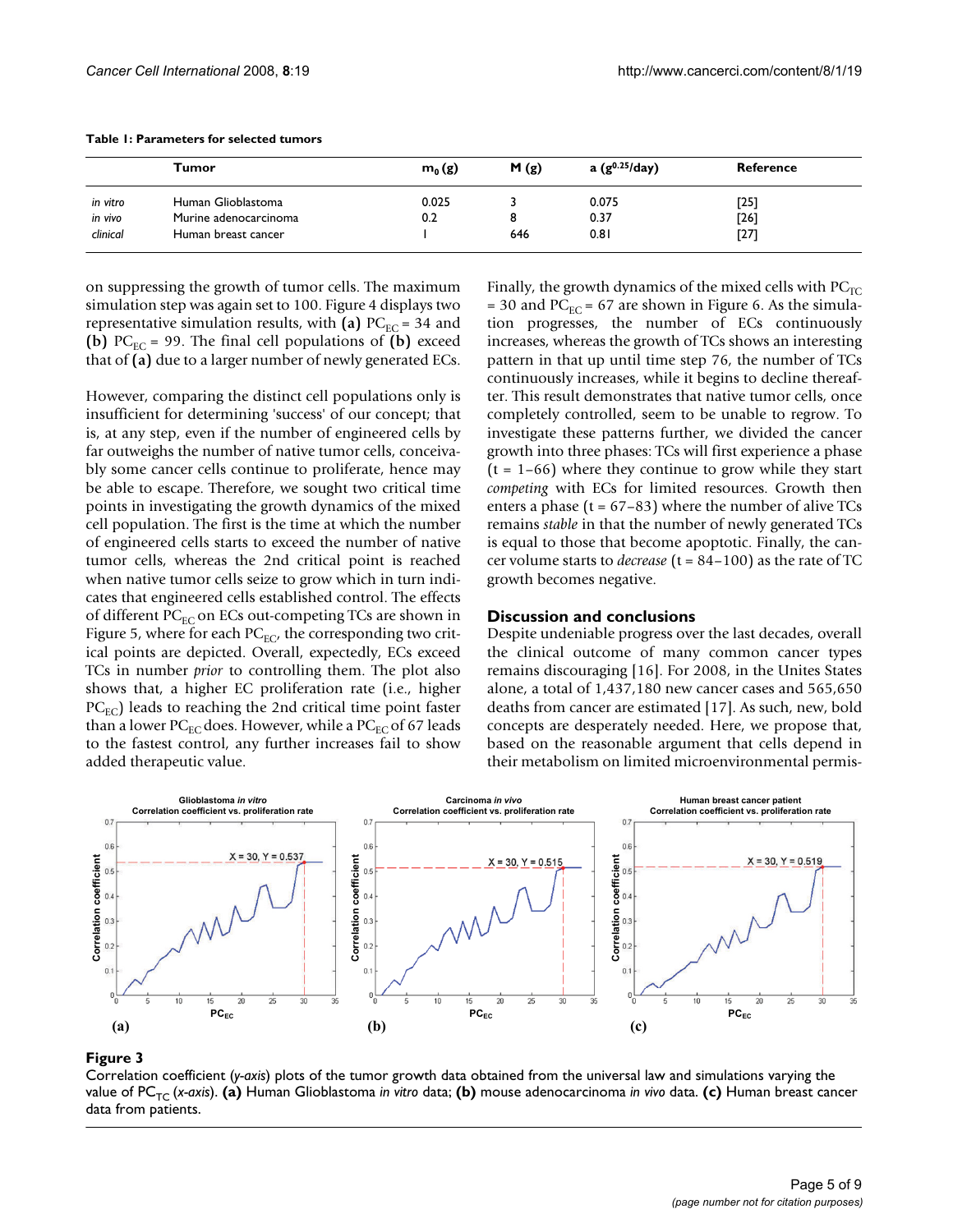

**Figure 4** Growth of native tumor and engineered cells for **(a)** PCTC = 30 and PCEC = 34, and **(b)** PCTC = 30 and PCEC = 99 Growth of native tumor and engineered cells for **(a)**  $PC_{TC}$  = 30 and  $PC_{EC}$  = 34, and **(b)**  $PC_{TC}$  = 30 and  $PC_{EC}$  = 99. In both **(a)** and **(b)**, from *top* to *bottom*, results are displayed for all cells, native tumor cells and engineered cells, respectively. Note: proliferative native tumor cells are labeled in *blue*, quiescent native tumor cells in *green*, proliferative engineered in *red*, quiescent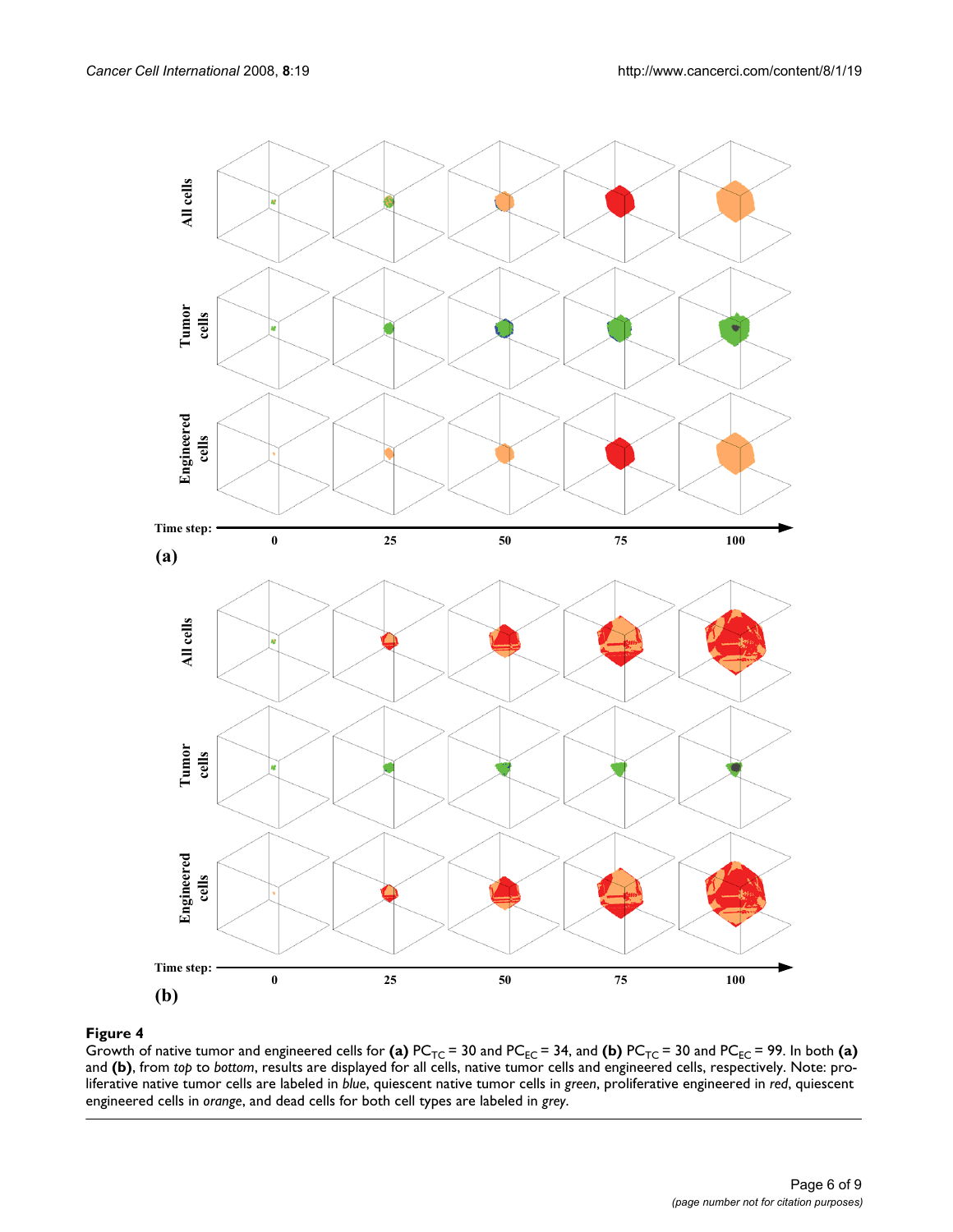

# Effects of change in PCEC tumor cells (TCs) **Figure 5** (*x-axis*) on out-competing native

Effects of change in PC<sub>EC</sub> (*x-axis*) on out-competing native tumor cells (TCs). For each  $PC_{EC}$ , two critical points are depicted: first, when engineered cells (ECs) exceed TCs in number (dashed line in *red* with star markers) and then when all TCs are surrounded by ECs (dashed line in *blue* with point markers), resulting in tumor growth inhibition.

sion, one could potentially attempt to deplete and ultimately outgrow a solid tumor by deliberately introducing a population of rapidly metabolizing, *therapeutic* cancer cells. (To reduce the threat of immunologic rejection) these autologous cells would be harvested via biopsy from



# Figure 6 and 2012 and 2012 and 2012 and 2012 and 2012 and 2012 and 2012 and 2012 and 2012 and 2012 and

Cell number (logarithmic scale; *y-axis*) vs. time step (linear scale; *x*-axis) for a simulation with  $PC_{TC} = 30$  and  $PC_{EC} = 67$ (see Figure 5); native tumor cells are shown in *blue*, engineered cells in *red*.

the patient's own tumor, *ex vivo* genetically engineered to bolster their growth rate while inserting effective safeguards, and then re-injected on site to eventually control tumor cells solely by competing more successfully for limited resources. We note that, originally, the now highly publicized paradigm of anti-angiogenesis was built on the very same premise, i.e. to therapeutically reduce vascularization and thus starve the tumor of the extrinsic nutrients it so critically depends on [18]. Our concept, however, is based on the introduction of *intrinsic* competition and to illustrate it, we have developed a computational, agentbased model where engineered cells differ from native tumor cells in their proliferation rate. We simulate the efficacy of such therapeutic cells, exhibiting different proliferation rates, on out-competing and eventually controlling native tumor cells.

The difference in the resulting growth patterns of tumors (sub-figures in the 2nd row of Figure  $4(a)$  and  $4(b)$ ), with  $PC_{\text{EC}}$  = 34 and  $PC_{\text{EC}}$  = 99, may seem surprising at first since the  $PC_{TC}$  for both simulations has been the same. However, this can be explained by the fact that the more engineered cells are generated, the more likely it is that an empty location in the cube is occupied by these cells; thus, engineered cells in a simulation with higher  $PC_{EC}$  rapidly enlarge their domain, which in turn prevents native tumor cells from replication since the possibility of finding an empty lattice location for their offspring to reside in is becoming increasingly low. Furthermore, not only the resulting growth patterns but also the tumor volumes (i.e., number of viable tumor cells) are different. That is, the one in **(b)** is smaller than that in **(a)**, which implies that tumor cells are controlled more effectively in **(b)**. For instance, at time step 100, tumor cells are still proliferating in **(a)**, while in **(b)** they have already become entirely growth-suppressed. Thus, higher  $PC_{EC}$  achieved faster tumor suppression which is the result of a sequence combining growth arrest (competition for space) with subsequent cell death (competition for nourishment) as illustrated in Figure 6. Based on our results, a two fold increase in EC proliferation rate ( $PC_{EC}$ ) led to a marked acceleration in tumor control; also, there is an *optimum* value for  $PC_{EC}$ , that is, increasing  $PC_{EC}$  beyond 67 fails to add therapeutic value (Figure 5). Together, this argues for a target range in engineering these cells to replicate faster. To provide more insights into a potential clinical scenario, we divide the observed TC dynamics into three phases (see Figure 6). While these time frames very likely depend on a number of parameters in addition to the proliferation rates, such as metabolic and apoptotic rates as well as organ type and thus specific carrying capacity, existence of this last phase – where tumor growth is not only controlled but tumor cells actually start to decline in number – seems to support our *in silico* concept and therefore warrants further investigations.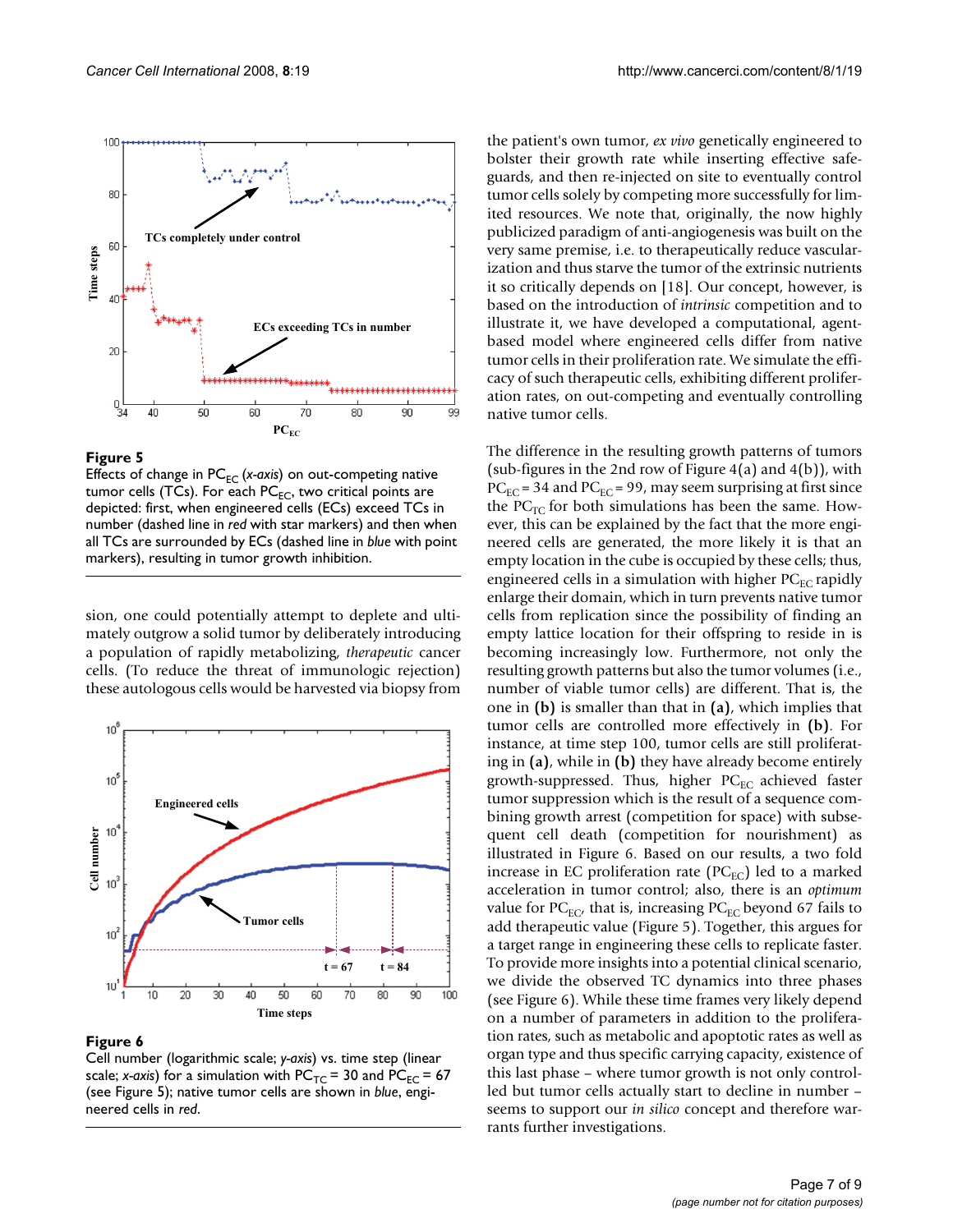However, to provide more detailed quantitative insights into the relationship between tumor cells and engineered cells, we need to amend the current setup in future works. First, we will need to explore the impact of different metabolic rates; that is, engineered cells have to sustain a higher proliferation rate and thus their metabolic consumption should be distinct to reflect the demand; this may require a dynamic adjustment of the proliferation threshold. However, qualitatively, coupling of the engineered cells' higher proliferation rate to a more pronounced metabolic consumption rate, should only accelerate tumor control, hence is largely a means to contain growth of the therapeutic cell line itself. Second, the current microenvironment is overly simplified as only glucose plays a role in determining cell phenotypic transitions. As such, other key environmental factors, such as gradients in oxygen and growth factors [19-22], can be integrated into the lattice. Thirdly, heterogeneous cells should not only compete with each other for limited nutrient resources, but may also be able to co-exist and potentially even cooperate for performing physiological activities [2].

While the underlying *ecology* concept of therapeutically exploiting *controlled* progression to outperform and overgrow the native tumor cell population on site by an aggressively expanding yet therapeutically manageable clone is strikingly simple, careful consideration reveals a number of very significant technical challenges involved in putting this concept into practice. Those include **(i)** a potentially *inductive* effect for local tumor invasion and distant metastasis. This is based on the hypothesis that tumors tend to increase their overall surface through spatio-temporal expansion in an effort to avoid the limits imposed by diffusive yet dwindling microenvironmental supplies [23]. Since the metabolism of the engineered cells practically reduces the carrying capacity,  $C_{C}$  the incentive for tumor cells to start invasion and accelerate metastasis should be increased (see **Eq. (1)**). Tumor induced neovascularization should temporarily stabilize  $C_{C}$  and as such, simultaneous anti-angiogenetic therapy would likely increase the effectiveness of our proposed approach, while adding anti-invasive measures, as far as available, should increase its safety. Related critical issues are **(ii)** how can one ensure that the therapeutic clone remains genetically stable and thus phenotypically robust so that it neither risks being outdone by the tumor's own ability to progress under stress, nor that it itself mutates to an uncontrollably aggressive strain? Moreover, since the approach is based on the notion of competition amongst cells, any evolvement of *cooperation* [24] could jeopardize the therapeutic result. Lastly, **(iii)** which therapeutic safeguards have to be inserted where to guarantee precise monitoring of the engineered clone *in situ*, and how, when and where can these therapeutic cells be targeted safely and effectively to avoid that they *themselves* become a risk for the patient (by e.g. increasing biomechanical pressure on site)?

While this list of technical challenges is by no means exhaustive yet surely already daunting, the theoretical appeal of an innovative, ecology-concept driven therapy that turns the tumor's well known ability to progress under stress into a therapeutic virtue is undeniable, hence should warrant further *in silico* and experimental investigations into its potential risks and benefits.

# **Competing interests**

The authors declare that they have no competing interests.

# **Authors' contributions**

TSD conceived the idea and developed the concept, designed the model, drafted and revised the entire manuscript. ZW contributed to the development of the model as well as analysis and interpretation of the data. Both authors read and approved the final manuscript.

# **Acknowledgements**

This work has been supported in part by NIH grant CA 113004 and by the Harvard-MIT (HST) Athinoula A. Martinos Center for Biomedical Imaging and the Department of Radiology at Massachusetts General Hospital. We thank Dr. Caterina Guiot (Dip. Neuroscience-INFM, Università di Torino) for critical review of the manuscript.

### **References**

- 1. Hanahan D, Weinberg RA: **[The hallmarks of cancer.](http://www.ncbi.nlm.nih.gov/entrez/query.fcgi?cmd=Retrieve&db=PubMed&dopt=Abstract&list_uids=10647931)** *Cell* 2000, **100(1):**57-70.
- 2. Deisboeck TS, Wang Z: **[Cancer dissemination: a consequence](http://www.ncbi.nlm.nih.gov/entrez/query.fcgi?cmd=Retrieve&db=PubMed&dopt=Abstract&list_uids=17196762)**<br>of limited carrying capacity? Medical hypotheses 2007, [of limited carrying capacity?](http://www.ncbi.nlm.nih.gov/entrez/query.fcgi?cmd=Retrieve&db=PubMed&dopt=Abstract&list_uids=17196762) **69(1):**173-177.
- 3. Bonabeau E: **[Agent-based modeling: methods and techniques](http://www.ncbi.nlm.nih.gov/entrez/query.fcgi?cmd=Retrieve&db=PubMed&dopt=Abstract&list_uids=12011407) [for simulating human systems.](http://www.ncbi.nlm.nih.gov/entrez/query.fcgi?cmd=Retrieve&db=PubMed&dopt=Abstract&list_uids=12011407)** *Proceedings of the National Academy of Sciences of the United States of America* 2002, **99(Suppl 3):**7280-7287.
- <span id="page-7-0"></span>4. Deisboeck TS, Zhang l, Yoon J, Costa J: *In silico* **[Cancer Modeling:](http://www.ncbi.nlm.nih.gov/entrez/query.fcgi?cmd=Retrieve&db=PubMed&dopt=Abstract&list_uids=18852721) [Ready for Primetime?](http://www.ncbi.nlm.nih.gov/entrez/query.fcgi?cmd=Retrieve&db=PubMed&dopt=Abstract&list_uids=18852721)** *Nat Clin Pract Oncol* in press.
- 5. Wang Z, Deisboeck TS: **Computational modeling of brain tumors: discrete, continuum or hybrid?** *Scientific Modeling and Simulation* 2008, **15:**381-393.
- 6. Athale CA, Deisboeck TS: **[The effects of EGF-receptor density](http://www.ncbi.nlm.nih.gov/entrez/query.fcgi?cmd=Retrieve&db=PubMed&dopt=Abstract&list_uids=16126230) [on multiscale tumor growth patterns.](http://www.ncbi.nlm.nih.gov/entrez/query.fcgi?cmd=Retrieve&db=PubMed&dopt=Abstract&list_uids=16126230)** *Journal of theoretical biology* 2006, **238(4):**771-779.
- 7. Zhang L, Athale CA, Deisboeck TS: **[Development of a three](http://www.ncbi.nlm.nih.gov/entrez/query.fcgi?cmd=Retrieve&db=PubMed&dopt=Abstract&list_uids=16949103)[dimensional multiscale agent-based tumor model: simulat](http://www.ncbi.nlm.nih.gov/entrez/query.fcgi?cmd=Retrieve&db=PubMed&dopt=Abstract&list_uids=16949103)ing gene-protein interaction profiles, cell phenotypes and [multicellular patterns in brain cancer.](http://www.ncbi.nlm.nih.gov/entrez/query.fcgi?cmd=Retrieve&db=PubMed&dopt=Abstract&list_uids=16949103)** *Journal of theoretical biology* 2007, **244(1):**96-107.
- 8. Zhang L, Wang Z, Sagotsky JA, Deisboeck TS: **Multiscale agentbased cancer modeling.** *J Math Biol* 2008 in press.
- 9. Freyer JP, Sutherland RM: **[Regulation of growth saturation and](http://www.ncbi.nlm.nih.gov/entrez/query.fcgi?cmd=Retrieve&db=PubMed&dopt=Abstract&list_uids=3708582) [development of necrosis in EMT6/Ro multicellular spheroids](http://www.ncbi.nlm.nih.gov/entrez/query.fcgi?cmd=Retrieve&db=PubMed&dopt=Abstract&list_uids=3708582) [by the glucose and oxygen supply.](http://www.ncbi.nlm.nih.gov/entrez/query.fcgi?cmd=Retrieve&db=PubMed&dopt=Abstract&list_uids=3708582)** *Cancer research* 1986, **46(7):**3504-3512.
- 10. Wang Z, Zhang L, Sagotsky J, Deisboeck TS: **[Simulating non-small](http://www.ncbi.nlm.nih.gov/entrez/query.fcgi?cmd=Retrieve&db=PubMed&dopt=Abstract&list_uids=18154660) [cell lung cancer with a multiscale agent-based model.](http://www.ncbi.nlm.nih.gov/entrez/query.fcgi?cmd=Retrieve&db=PubMed&dopt=Abstract&list_uids=18154660)** *Theor Biol Med Model* 2007, **4(1):**50.
- 11. Guiot C, Degiorgis PG, Delsanto PP, Gabriele P, Deisboeck TS: **[Does](http://www.ncbi.nlm.nih.gov/entrez/query.fcgi?cmd=Retrieve&db=PubMed&dopt=Abstract&list_uids=14575649) [tumor growth follow a "universal law"?](http://www.ncbi.nlm.nih.gov/entrez/query.fcgi?cmd=Retrieve&db=PubMed&dopt=Abstract&list_uids=14575649)** *Journal of theoretical biology* 2003, **225(2):**147-151.
- 12. West GB, Brown JH, Enquist BJ: **[A general model for ontoge](http://www.ncbi.nlm.nih.gov/entrez/query.fcgi?cmd=Retrieve&db=PubMed&dopt=Abstract&list_uids=11675785)[netic growth.](http://www.ncbi.nlm.nih.gov/entrez/query.fcgi?cmd=Retrieve&db=PubMed&dopt=Abstract&list_uids=11675785)** *Nature* 2001, **413(6856):**628-631.